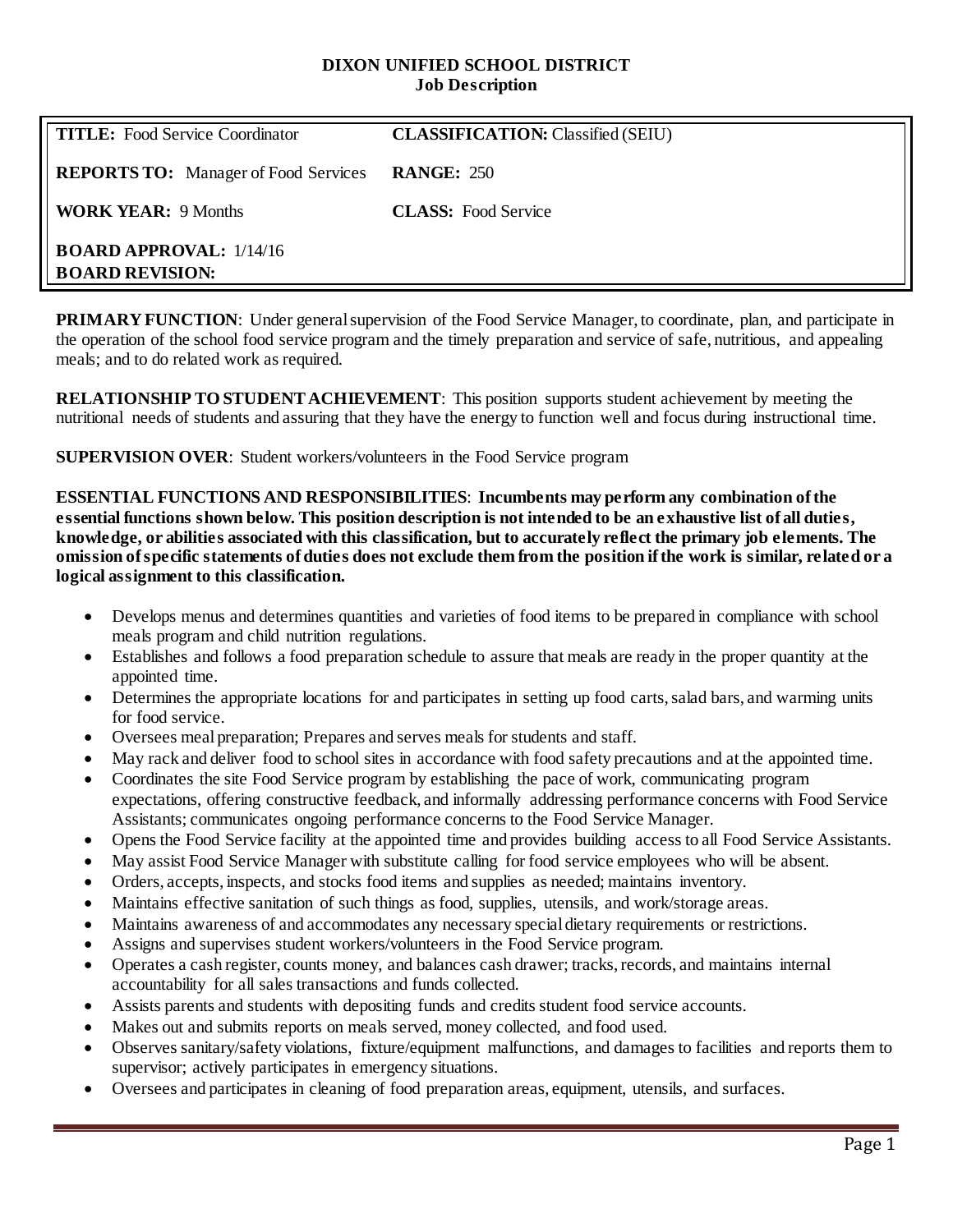- Monitors the behavior of students in the food service area and refers them to the appropriate administrator as necessary.
- Monitors and guides the work of student workers/volunteers in the Food Service program.
- Wears District-provided work attire appropriate for the position.
- Cares for, supervises, controls, and protects students in a manner commensurate to assigned duties and responsibilities.
- Completes other reasonable duties as assigned.

## **TRAINING, EDUCATION, AND EXPERIENCE:**

- High school diploma or the equivalent; may be satisfied by appropriate experience and recommendations verifying sufficient knowledge and skills.
- Three to five years specialized training or experience in food service for large groups OR an equivalent combination of experience and education from which comparable knowledge, skills, and abilities have been achieved.
- Prior experience working in a public school setting preferred.

# **LICENSES AND OTHER REQUIREMENTS:**

- Food handling and safety certification.
- May require a valid California Driver's License, insurable status by the District's carrier, and access to a personal vehicle in some cases.
- Fingerprint/criminal justice clearance.
- Possession of a negative TB risk assessment certificate and, if risk factors are identified, a negative TB examination, that is no more than 60 days old and renewable at least once every four years.

### **KNOWLEDGE AND ABILITIES: The following outline of essential knowledge, abilities, and physical requirements is not exhaustive and may be supplemented as necessary in accordance of the job.**

### KNOWLEDGE OF\*:

- Methods, menus, and equipment used in food preparation
- Foods, their nutritive value, and balanced menu preparation.
- Necessary special dietary requirements and restrictions.
- Federal, state, and local regulations pertaining to school meals and child nutrition programs.
- Sanitation regulations and practices applicable to food production facilities and equipment.
- Basic inventory procedures.
- Basic cost accounting concepts and record-keeping techniques.
- Policies and procedures for free and reduced lunches.
- Proper standards and methods for food storage and stock rotation.
- Proper use of common kitchen appliances, equipment, and supplies.

### ABILITY TO\*:

- Plan and carry out food service program.
- Develop schedules and meet deadlines.
- Exercise caution and comply with health and safety regulations.
- Operate kitchen appliances and equipment.
- Handle money, perform basic math, keep accurate records, and prepare reports.
- Operate a cash register, computer, and job-related software effectively.
- Provide assistance and service to others using tact, patience, and courtesy.
- Give, understand, and carry out multi-step oral and written instructions.
- Form and maintain cooperative and effective working relationships with others.
- Sustain productivity with frequent interruptions.
- Maintain consistent, punctual, and regular attendance.